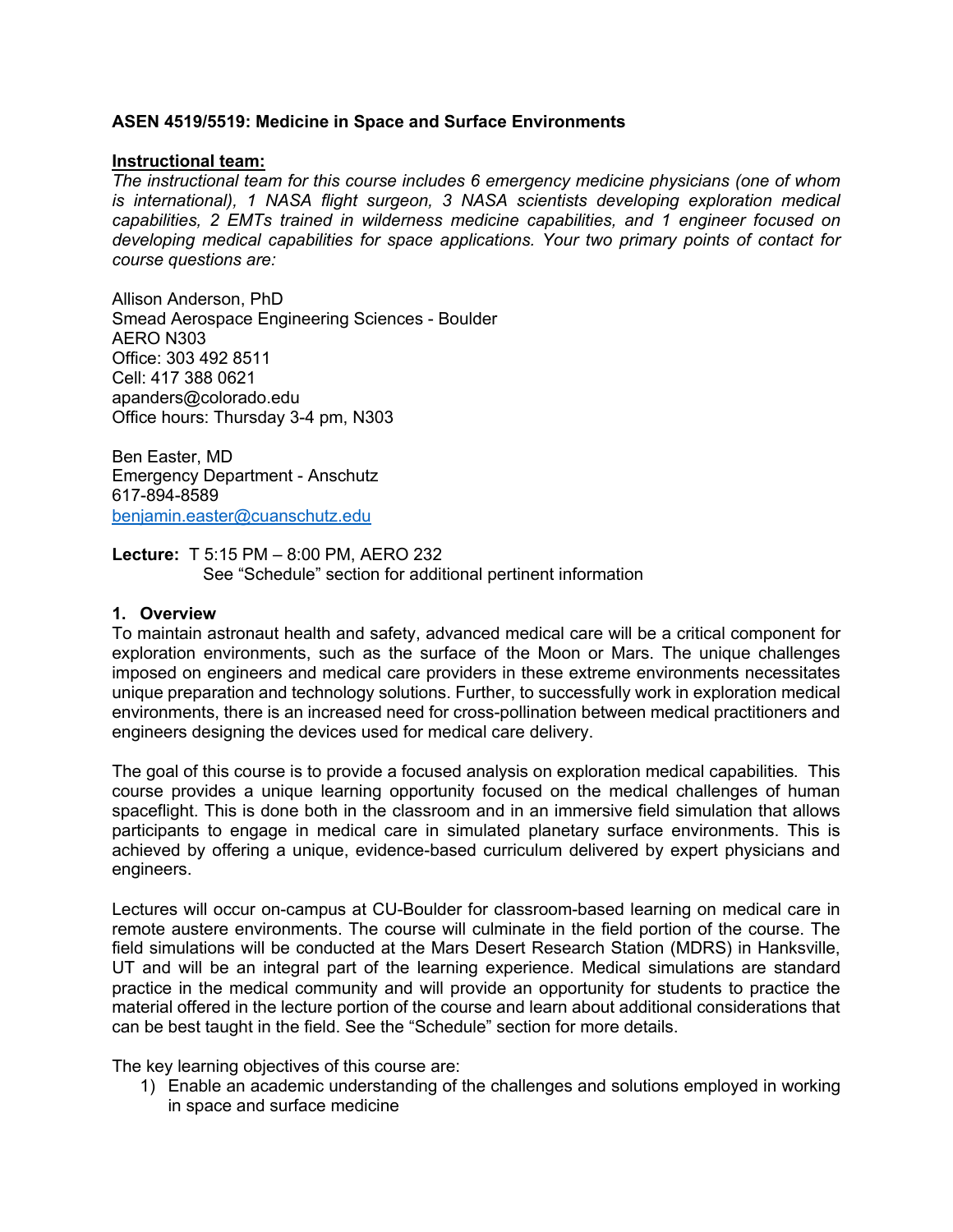- 2) Equip participants with Wilderness First Aid (WFA) and Cardiopulmonary Resuscitation (CPR) training so they have basic medical skills for extreme environments
- 3) Provide education of value to engineers involved in research on human spaceflight physiology and medical care
- 4) Expose engineers to common practice and learning devices employed in the medical community, such as medical simulations and group event analysis, to facilitate a common understanding across disciplines.

## **2. Assessment**

Table 1 outlines the material by which students in the 4519 Section will be assessed. Table 2 outlines the material by which students in the 5519 Section will be assessed. Note that the primary assessment distinction between those taking the upper division section will be participation in the payload development activity for the rocket launch. Details on this activity will be given during the first week of class and in the assignment document.

*Table 1: Distribution of course assessments for 4519 Section*

| <b>Wilderness First Aid Exam</b>    | 15%  |
|-------------------------------------|------|
| <b>CPR Certification</b>            | 10%  |
| <b>Field Simulation Evaluations</b> | 30%  |
| Participation                       | 15%  |
| Final Exam                          | 30%  |
|                                     | 100% |

*Table 2: Distribution of course assessments for 5519 Section* 

| Wilderness First Aid Exam           | 15%  |
|-------------------------------------|------|
| <b>CPR Certification</b>            | 5%   |
| <b>Field Simulation Evaluations</b> | 30%  |
| Participation                       | 10%  |
| <b>Payload Development</b>          | 15%  |
| <b>Final Exam</b>                   | 25%  |
|                                     | 100% |

Students will be graded using the standard grade scheme based on percentages. In other words, grades above 93% will receive an A, between 93% and above 90% will receive an A-, below 90% and above 87% a B+, etc.

The Final Exam will be given in a format familiar to those in the medical community but may be considered nontraditional in the field of Aerospace engineering. To prepare for the exam, the Field Simulations will provide an opportunity for students to think about medical events in a group setting and evaluate all choices. For the Final, students will read a case report and prepare an assessment and care plan. Students may confer with all other students and resources in preparing this open-ended report for their submission. Each student will then have an individual oral examination where they must respond to questions from the instructional team and defend their evaluation. Individual evaluation times will be scheduled during the Tuesday class session on April 7th.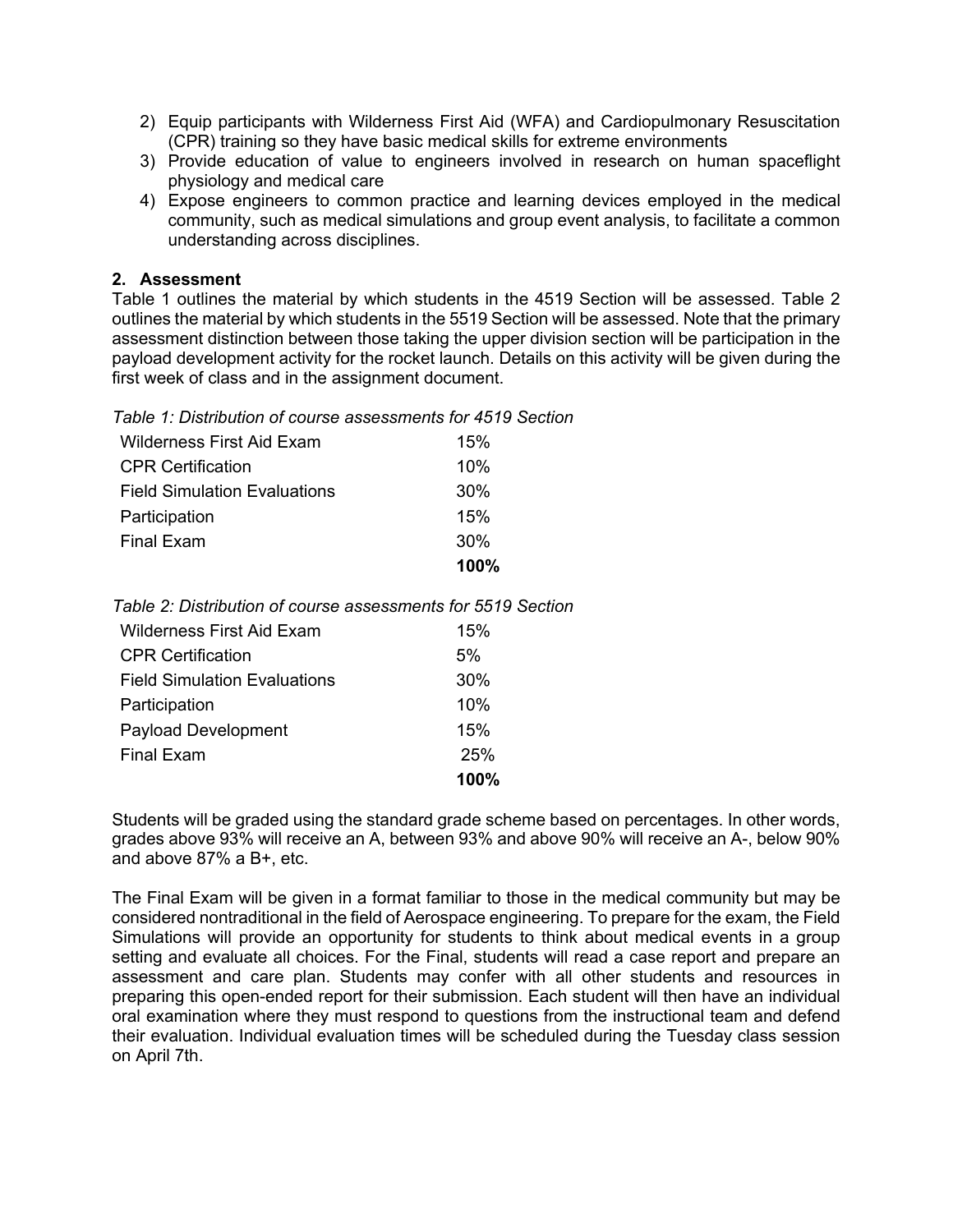# **3. Topics Covered**

The following topics will be addressed:

- Brief overview of human physiological adaptation in space environments
- Physician, scientist, and engineer differences in thinking, training, and failure analysis
- Probabilistic risk assessments of medical events in space environments
- Diagnosis in austere environments, including training of non-medical personnel and medical devices
- Treatment in austere environments, including trauma, acute, and chronic medical conditions
- Supply resource management and planning (including pharmaceuticals through the project component, but not an exhaustive discussion)
- Medical device considerations, optimizing for flexible functionality, mass, power, and volume
- WFA and CPR training and certification
- Detailed lectures on a variety of clinical issues and methods likely to be encountered in space and surface environments, including radiation treatment, musculoskeletal injuries, psychological disruption, barotrauma, search and rescue, extrication, etc.

# **4. Textbook**

The required textbook for the class will be issued as part of your WFA training. There may be additional readings around the course material that will be distributed prior to the course start date.

The required textbook for the class is Wilderness and Travel Medicine: A Comprehensive Guide, 4<sup>th</sup> edition by Eric Weiss, MD. Additional readings outside this book may be provided.

## **5. Schedule**

A detailed schedule will be sent out prior to the initiation of the course. This course brings together subject matter experts from a variety of disciplines, therefore the schedule may be a little dynamic as we attempt to accommodate many different schedules. We appreciate your flexibility, and we will inform you of schedule changes as soon as we are made aware of them.

Lectures will be held on Tuesday evenings from 5:15-8:00 pm. We will not have lecture every Tuesday to comply with University rules on contact hours. Below is the current schedule, but the most detailed schedule can be found on Canvas:

January  $14^{\text{th}}$  – March  $17^{\text{th}}$  – Lecture Portion

- January  $14<sup>th</sup>$  Introduction, Project assignment, Basic Space Physiology
- Feb.  $4<sup>th</sup>$  WFA material, Medical Device Development for Space
- Feb.  $11<sup>th</sup>$  WFA material, Scenario practice
- Feb.  $18^{th}$  CPR certification
- Feb.  $25<sup>th</sup>$  WFA material, Differences in Engineering, Scientist, and Medical thinking
- March  $3<sup>rd</sup>$  WFA material
- March  $10^{th}$  WFA material
- March  $17<sup>th</sup>$  Rocket Project CDR, Final preparation for field component

# March  $21-28^{th}$  – Field Simulations

• You are expected to arrive at MDRS by Saturday March  $21<sup>st</sup>$  at 4:00 pm to settle into the field camp. You will be responsible for your own transportation to and from MDRS, but we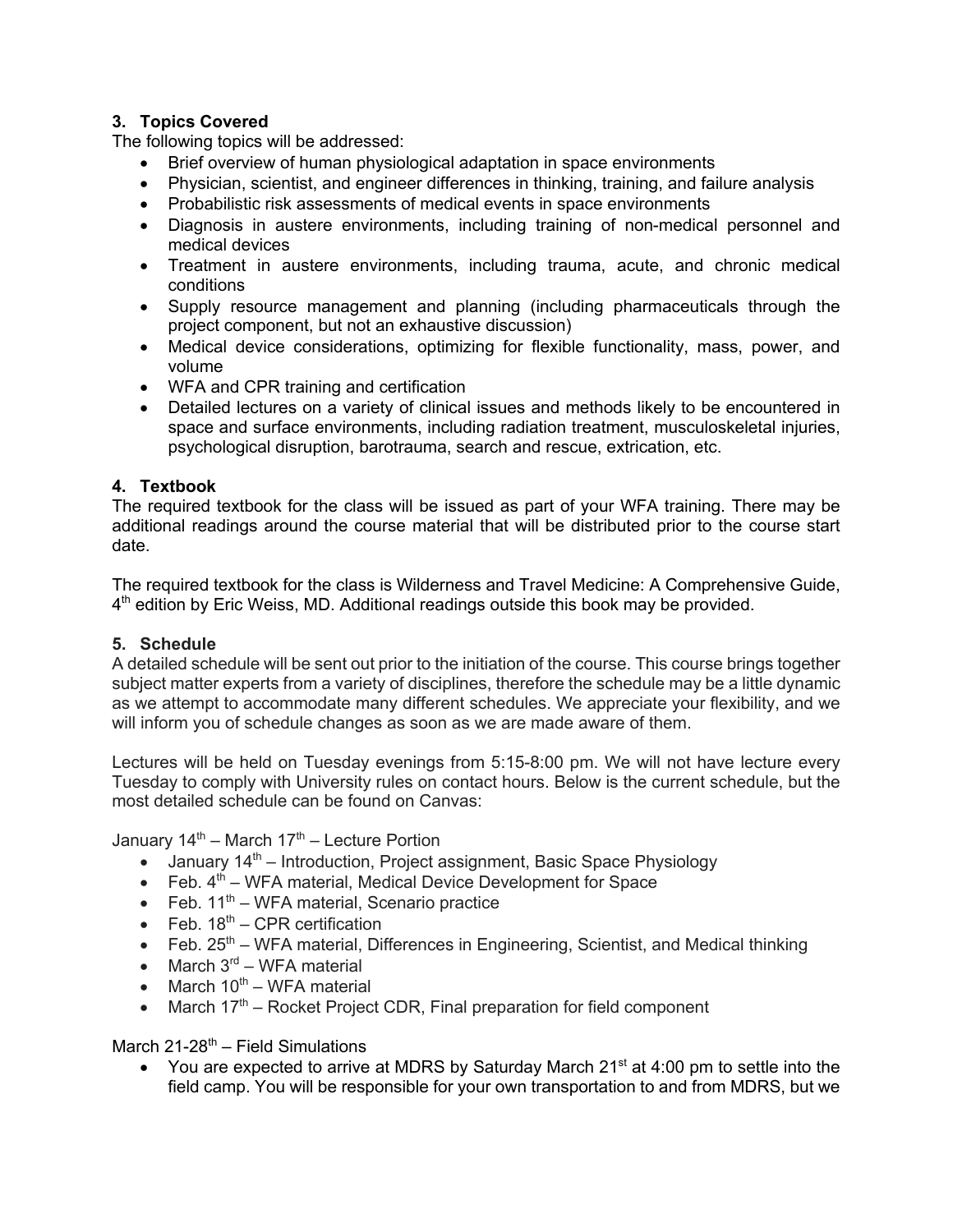will help coordinate transportation among the group. Additional information will be provided in class.

- Sunday March  $22^{nd}$  Saturday March  $28^{th}$ : Additional lectures on specific medical risks, in-field medical simulations, sounding rocket payload launch, WFA course completion
- The Field component of the course will complete on Saturday March  $28<sup>th</sup>$ . All participants MUST stay through the Saturday activities to help us secure and clean the facilities, and may not leave early.

Final exam –

- Exam distributed no later than Tuesday March 31st
- Oral exams Tuesday April  $7<sup>th</sup>$  Schedule TBD

## **6. Packing list and Supplies**

A detailed packing list can be found on the course Canvas website. Please review the packing list as soon as possible to determine what you are lacking. If you have issues finding any supplies, please let the instructional team know as soon as possible so we can either 1. Rent you equipment, or 2. Help you find another classmate with whom you can share. Note that the weather during the field component is anticipated to be cold and the environment is lacking traditional facilities, so you should plan accordingly. We will have potable water and port-a-potty toilets, as well as common facilities to cook food. You will not have access to electricity or internet. You may be able to have small text messaging capability, but do not anticipate the ability to make phone calls,use cell phone data, or charge a phone.

### **7. Code of Conduct**

Due to the field component of this course, all students are expected to maintain high standards of conduct at all times including respect for persons and the environment. Students are expected to maintain best practices in self-care, including personal hygiene, sleep, nutrition, and a focus on safety. Students are expected to maintain best practices in communal care, including respect for all individuals and their backgrounds, cleanliness of public spaces, care for the remote environment, and care for the habitat facilities we will be inhabiting for the week. No form of alcohol, tobacco, drugs, or sexual misconduct will be tolerated.

#### **5. Accommodation for Disabilities**

If you qualify for accommodations because of a disability, please submit your accommodation letter from Disability Services to your faculty member in a timely manner so that your needs can be addressed. Disability Services determines accommodations based on documented disabilities in the academic environment. Information on requesting accommodations is located on the Disability Services website. Contact Disability Services at 303-492-8671 or dsinfo@colorado.edu for further assistance. If you have a temporary medical condition or injury, see Temporary Medical Conditions under the Students tab on the Disability Services website.

#### **6. Classroom Behavior**

Students and faculty each have responsibility for maintaining an appropriate learning environment. Those who fail to adhere to such behavioral standards may be subject to discipline. Professional courtesy and sensitivity are especially important with respect to individuals and topics dealing with race, color, national origin, sex, pregnancy, age, disability, creed, religion, sexual orientation, gender identity, gender expression, veteran status, political affiliation or political philosophy. For more information, see the policies on classroom behavior and the Student Code of Conduct.